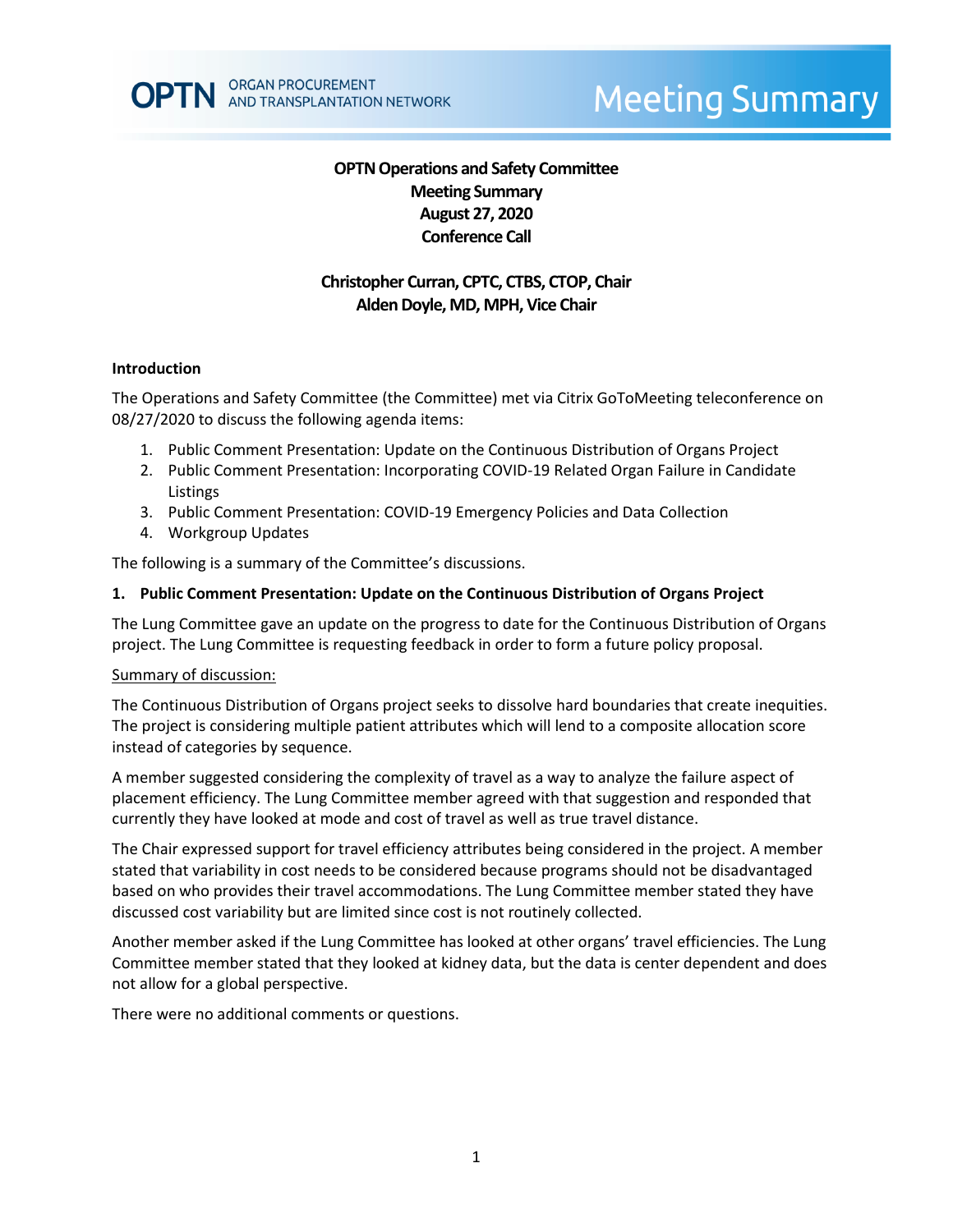## **2. Public Comment Presentation: Incorporating COVID-19 Related Organ Failure in Candidate Listings**

The Lung Committee updated the Committee on a new proposal that seeks to add the coronavirus disease 2019 (COVD-19) related organ failure options in candidate listings. The purpose of this proposal is to better track candidates listed due to COVID-19.

### Summary of discussion:

The proposed diagnoses are "COVID-19: Pulmonary fibrosis" and "COVID-19: Acute Respiratory Distress Syndrome". The proposal is expected to be released soon for a special public comment period ending October 1, 2020. The Lung Committee is requesting feedback on whether COVID-19 data should be collected on other organs besides lungs.

The Chair asked if these data could be made retroactive in order to update records of candidates who have already undergone transplants due to COVID-19. The Lung Committee member will ask to see if this is possible from an IT stand-point.

A member suggested that this option be added to the transplant recipient follow-up (TRF) forms for all organs. The Lung Committee member asked if the option should collect COVID-19 as reason for transplant or any previous infection of COVID-19. The member responded that both could be considered.

There were no additional comments or questions.

# **3. Public Comment Presentation: COVID-19 Emergency Policies and Data Collection**

The Committee was presented emergency actions the Executive Committee enacted in response to COVID-19.

## Summary of discussion:

The Chair stated that COVID-19 infectious disease testing should remain in DonorNet®, but it should not be a mandatory field because it could stifle the allocation process. Members agreed. Additionally, the Chair believed the Executive Committee's actions were appropriate.

A member asked if the data collects how the samples for COVID-19 testing were collected. The Chair responded that the data tracks specimen type, test method, and result as well as a comment field. The member asked if there was a way to capture donors who were previously infected with COVID-19. The Chair responded that organ procurement organizations (OPOs) are discussing this and are aware that there have been some organs donated from patients who have recovered from COVID-19. The Chair agreed that tracking this data is important.

There were no additional comments or questions. Members were called to a vote on their sentiment of the proposal.

Public Comment Sentiment Vote:

Strongly Support- 42% (5), Support – 58% (7), Neutral/Abstain – 0% (0), Oppose – 0% (0), Strongly Oppose 0% (0)

Next Steps:

The comments received by the Committee will be synthesized into a formal statement that will be submitted for public comment.

# **4. Workgroup Updates**

Broader Distribution Data Collection Workgroup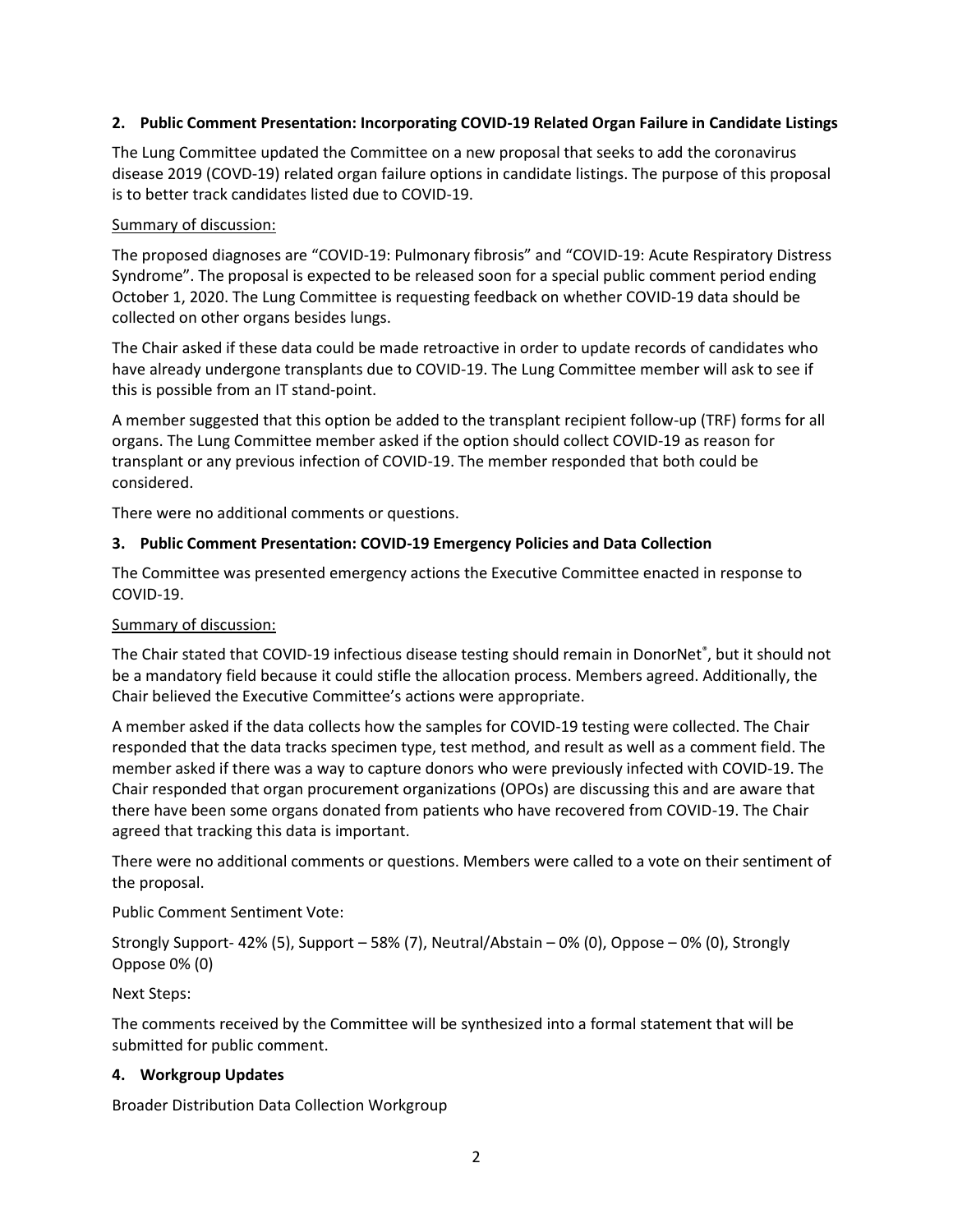The Workgroup Chair reported that the first meeting was held on August 18, 2020. The Workgroup discussed the project history as well as the project approach. The project will be co-sponsored with the Data Advisory Committee (DAC). The next steps include compiling a list of data elements and evaluation.

A member asked if there are DAC members on the Workgroup. Staff responded that there is representation from DAC, organ-specific committees, and transplant coordinators. The Chair asked if there was collaboration with the group in UNOS Labs that is working on a project with OPOs and transportation data collection. Staff affirmed that group is included on Workgroup meetings.

## Organ Packaging Workgroup

The Workgroup Chair shared that the previous meeting included a review of various organ packaging techniques by a subject matter expert (SME). The Workgroup also reviewed current data. The next Workgroup meeting will include a presentation from a SME who will discuss thermodynamics and cryobiology as contributing factors. The Workgroup Chair requested the Committee members to ask for their OPO's packaging protocols for the Workgroup to review.

There were no questions or comments. The meeting adjourned.

### **Upcoming Meetings**

- September 24, 2020 (teleconference)
- October 20, 2020 (teleconference)